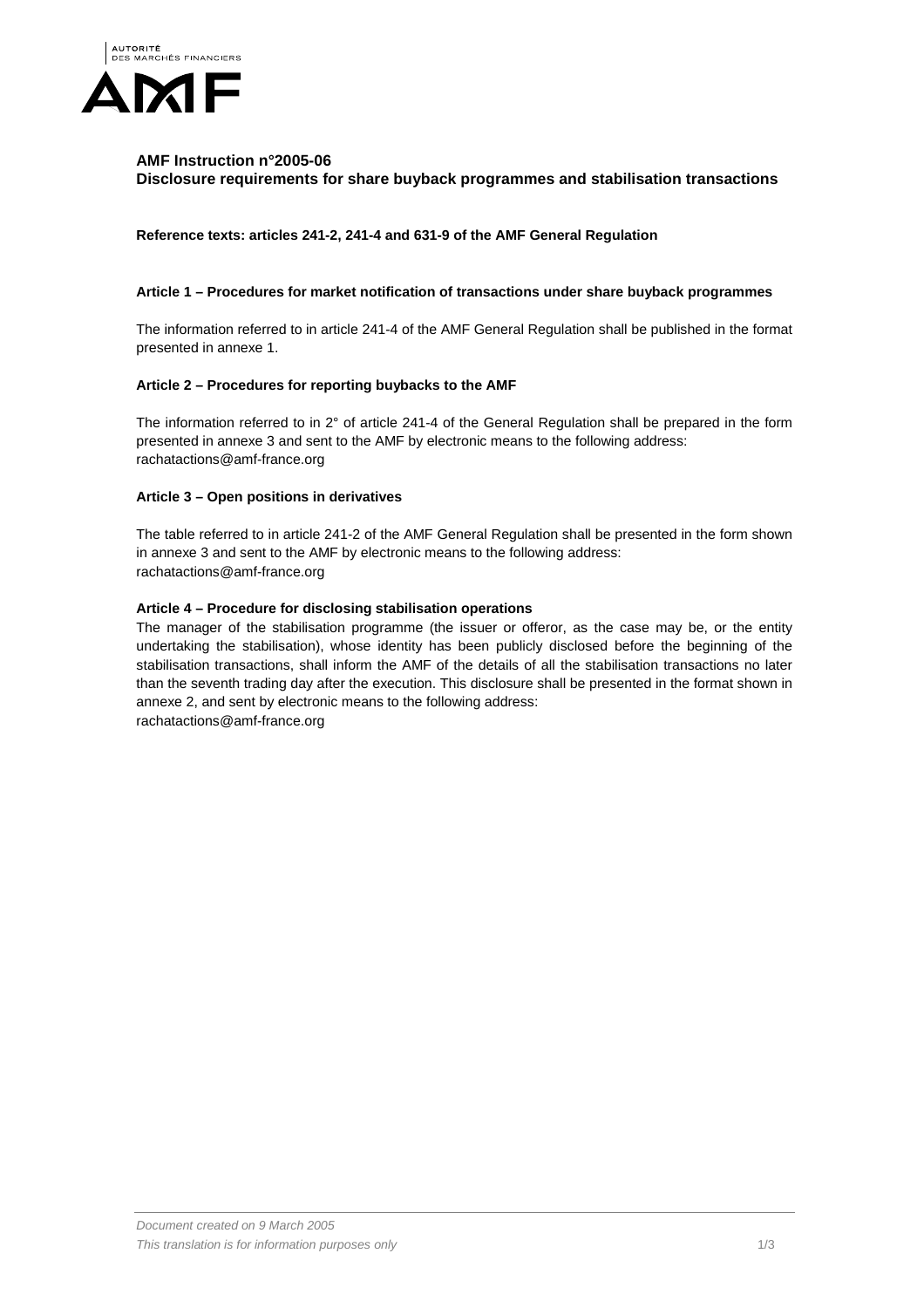

# **Annexe 1**

### **Registered name of the issuer: Disclosure of transactions in own shares between…[dd/mm/yy] and…[dd/mm/yy]**

|                                 |                  | Number of shares (1) | Weighted average price<br>(2) | Amount |
|---------------------------------|------------------|----------------------|-------------------------------|--------|
| <b>Trading</b><br>session<br>of | Purchases (3)    |                      |                               |        |
|                                 | Sales (3)        |                      |                               |        |
|                                 | <b>Purchases</b> |                      |                               |        |
|                                 | <b>Sales</b>     |                      |                               |        |
|                                 |                  |                      |                               |        |
| <b>Total</b>                    |                  |                      |                               | Σ      |

(1) Including shares acquired through derivative financial instruments.

(2) This is the gross weighted average price.

(3) These are transactions executed directly by the issuer or by an investment services provider acting independently on behalf of the issuer. They do not include transactions effected under a liquidity contract, pursuant to the decision of 1<sup>st</sup> October 2008 whereby the AMF accepted liquidity contracts as market practice.

#### **[When the issuer uses derivative financial instruments]**

#### **Derivatives transactions over the period**

| <b>Date</b> | <b>Purchase/sale</b> | <b>Options/Futures (1)</b> | Number | of Expiration date | Market (2) |
|-------------|----------------------|----------------------------|--------|--------------------|------------|
|             |                      |                            | shares |                    |            |
|             |                      |                            |        |                    |            |
| Total       |                      |                            |        |                    |            |

# **Purchases or sales made on exercise or expiration of derivative financial instruments**

| Date  | Purchase/sale | <b>Number</b><br>Οf<br>shares | <b>Price</b> | Amount | Transaction<br>13 | Market (2) |
|-------|---------------|-------------------------------|--------------|--------|-------------------|------------|
|       |               |                               |              |        |                   |            |
| Total |               |                               |              |        |                   |            |

(1) Specify whether the instruments are call options or futures.

(2) Specify the market on which the transaction was executed, or whether it was an OTC transaction.

(3) Specify whether the trade is the exercise of [number] call options acquired on [date] or the settlement of a futures contract, details of which must be provided.